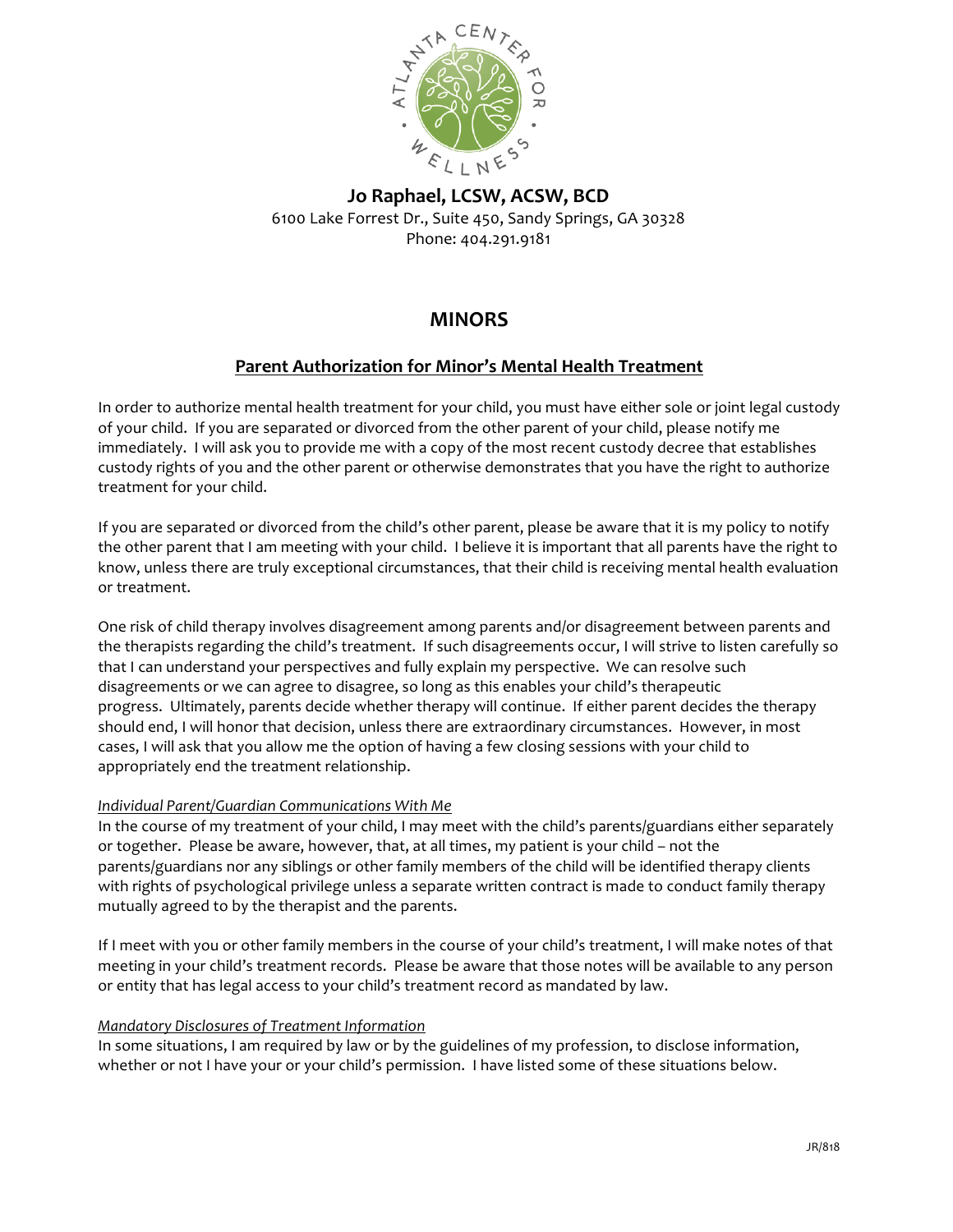

## Confidentiality cannot be maintained when:

Child patients tell me they plan to cause serious harm or death to themselves, and I believe they have the intent and ability to carry out this threat in the very near future. I must take steps to inform a parent or guardian or others of what the child has told me and how serious I believe this threat to be and to try to prevent the occurrence of such harm.

Child patients tell me they plan to cause serious harm or death to someone else, and I believe they have the intent and ability to carry out this threat in the very near future. In this situation, I must inform a parent or guardian or others, and I may be required to inform the person who is the target of the threatened harm [and the police].

Child patients are doing things that could cause serious harm to them or someone else even if they do not intend to harm themselves or another person. In these situations, I will need to use my professional judgment to decide whether a parent or guardian should be informed.

Child patients tell me, or I otherwise learn that, it appears that a child is being neglected or abused physically, sexually or emotionally – or that it appears that they have been neglected or abused in the past. In this situation, I am [may be] required by law to report the alleged abuse to the appropriate state child – protective agency.

I am ordered by a Court to disclose information with proper releases or other legal exceptions.

#### *Disclosure of Minor's Treatment Information to Parents*

Therapy is most effective when a trusting relationship exists between the therapist and the patient. Privacy is especially important in earning and keeping that trust. As a result, it is important for children to have a "zone of privacy" where children feel free to discuss personal matters without fear that their thoughts and feelings will be immediately communicated to their parents. This is particularly true for adolescents who are naturally developing a greater sense of independence and autonomy.

It is my policy to provide you with general information about your child's treatment, but NOT to share specific information your child has disclosed to me without your child's agreement. This includes activities and behavior that you would not approve of – or might be upset by – but that do not put your child at risk of serious and immediate harm. However, if your child's risk taking behavior becomes more serious, then I will need to use my professional judgment to decide whether your child is in serious and immediate danger of harm. If I feel that your child is in such danger, I will communicate this information to you.

*Example*: If your child tells me that he/she has tried alcohol at a few parties, I would keep this information confidential. If your child tells me that he/she is drinking and driving or is a passenger in a car with a driver who is drunk, I would NOT keep this information confidential from you. If your child tells me, or if I believe based on things I learned about your child, that your child is addicted to drugs or alcohol, I would NOT keep that information confidential.

*Example*: If your child tells me that he/she is having voluntary, protected sex with a peer, I would keep this information confidential. If your child tells me, on several occasions, the child has engaged in unprotected sex with strangers or in unsafe situations, I will NOT keep this information confidential.